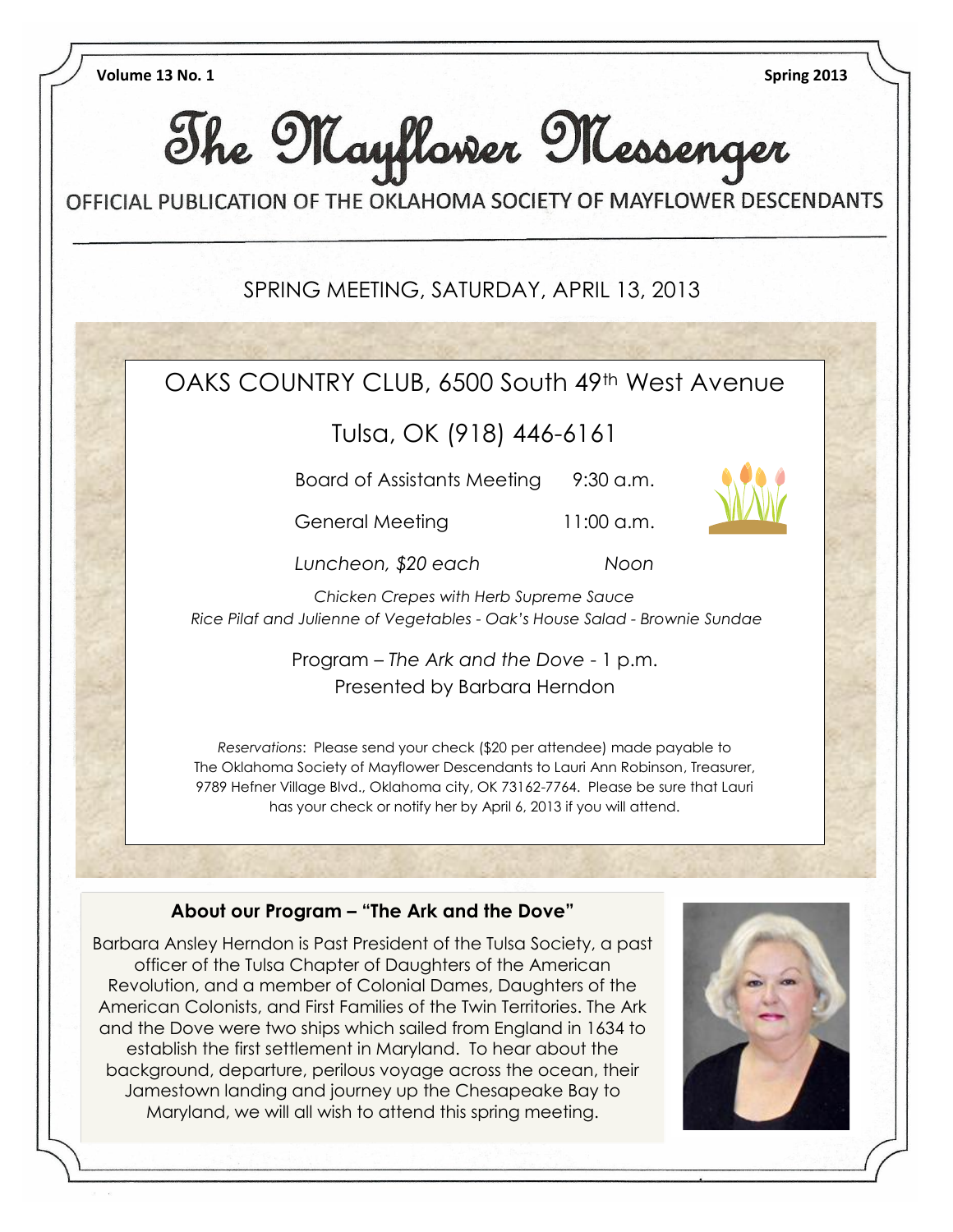#### THE MAYFLOWER MESSENGER

#### P A G E 2

## 2013-2014 OFFICERS

| Governor Judith Forehand       |
|--------------------------------|
| Deputy Governor  Jeannine Long |
| SecretaryLuCinda Melton        |
| Treasurer Lauri Robinson       |
| Historian Kathy Patterson      |
| Captain David Knight           |
| Elder Stuart Denslow           |
| Surgeon Gary Denslow           |
| Counselor George H. Ramey      |
|                                |

### *Forefathers*

*Look back 300 years and more: A group upon a rock-bound shore, Borne by the Mayflower o'er the sea, Pledged hearts and lives to liberty.*

*They were the few we hail with pride Singing: "Land where our fathers died," Daring to die that this might be Forever: "Land of the noble free."*

*At Plymouth Rock they could not know How far their shadows then would go, That freedom (as today we sing) From every mountainside should ring.*

*"Our Fathers' God to Thee" I pray That we, devoted as were they, Who sing: "Long may our land be bright" Shall cherish: "Freedom's holy light."*

Edgar A. Guest



**http://www.okmayflower.com/** Check out our website! Be informed!

New Members Since Fall 2012

Welcome!

Betty Ruth Cave Kauer **OK#959, GS#85182** 12/18/12, Stephen Hopkins

Brian McWaters OK#960, GS#85183 12/18/12, John Alden

Patrick H. Roark OK#961, GS#85184 12/18/12, Thomas Rogers

Jennifer Seargent OK#962, GS#85247 1/2/13, John Alden

Sharon K. Weaver OK#963, GS#85344 2/2/2013, James Chilton

Dr. Stuart Denslow will conduct a Remembrance Ceremony at our Spring meeting in honor of the following members:

### In Memoriam



| OK #638 Jack Layne Sterett                                       | died 3-5-2012  |
|------------------------------------------------------------------|----------------|
| OK #427 Sidney Patterson<br><b>Former Governor</b>               | died 4-27-2012 |
| OK #704 Mrs. Edward Gregory died 5-9-2012                        |                |
| OK #63 Albert H. Brewster, Jr. died 6-18-2012                    |                |
| OK #256 Louis Patterson died 10-4-2012<br>Former Parliamentarian |                |
| OK #956 Jackie de la Houssaye died 11-8-2012                     |                |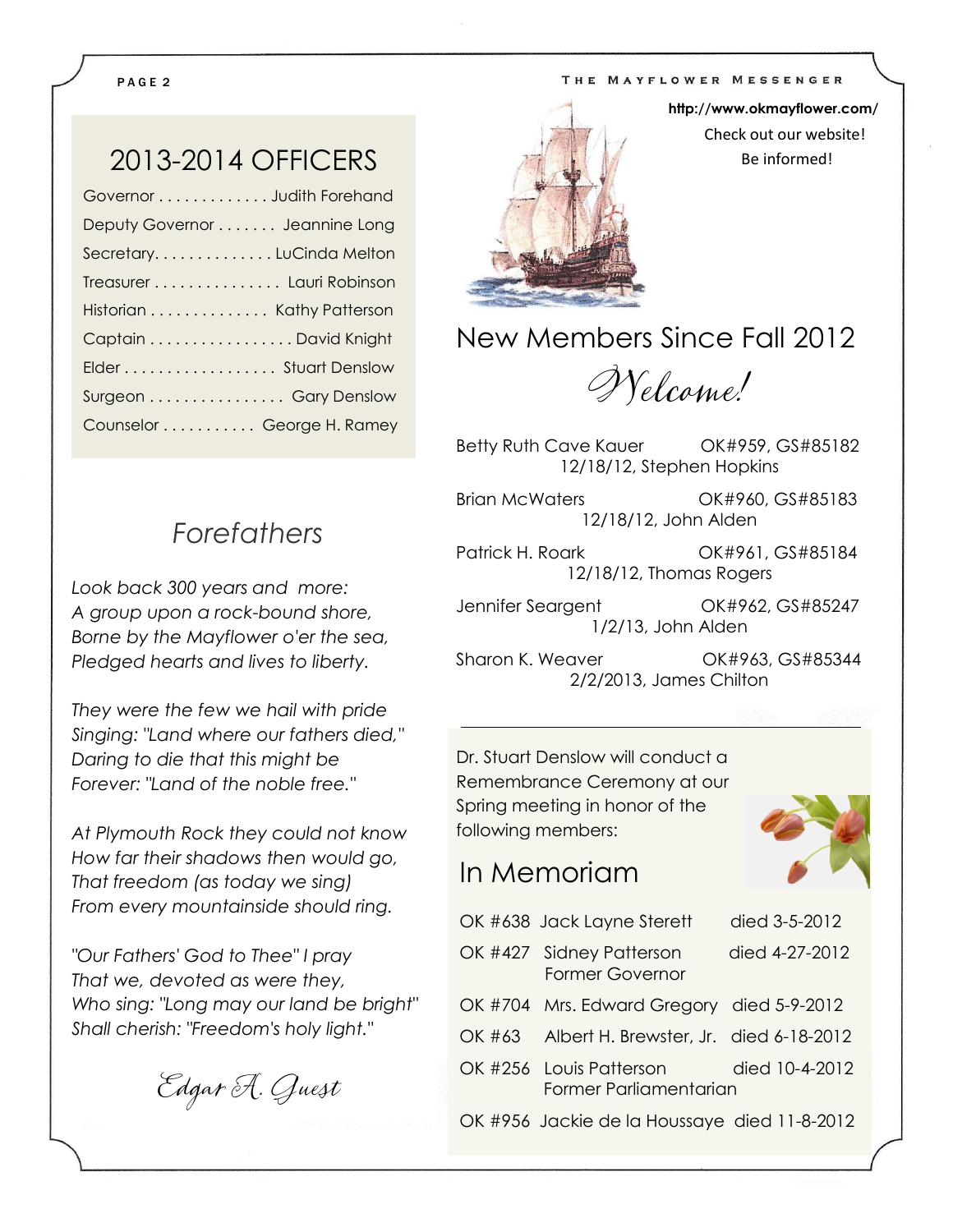## Early American Ancestors

Jeannine Burks Long, Deputy Governor

It started innocently enough – my reading binge -- with *The Forgotten Founding Father, Noah Webster's Obsession and the Creation of an American Culture* [*Joshua Kendall, 2010*]. I learned that Noah's mother, Mercy Steele, was a great-great-granddaughter of Gov. William Bradford (*ancestor of my grandchildren*). Noah's interest in early Massachusetts history had led to his editing of, in 1790, the journal of Gov. John Winthrop (my cousin).

That, of course, reminded me that ten years ago, after I had successfully completed my search to prove the relationship between MY John Winthrop and Gov. John Winthrop, the book was published *John Winthrop, America's Forgotten Founding Father* [*Francis J. Bremer, 2003*]. It contained a family tree chart and the information on page six that MY John, the governor's uncle, was "a brawler and scoundrel." Whee! I had finally found my black sheep! By the way, I wonder how many "forgotten founding fathers" books have been written.

Back to Noah. An obsessive compulsive, he was determined to create "a unified, definitively American culture, distinct from the British, at a time when the United States of America were anything but unified." His bluebacked speller for schoolchildren sold millions of copies and he worked for the adoption of an early copyright law. He was also a newspaper publisher. He labored over his dictionary of American English for 40 years and had bouts of mental instability. This story provides a rare insight into the life of a young country, as its citizens struggled to find work, educate their children and support their families.

My interest piqued about Revolutionary times, I read next *Independence, The Struggle to Set America Free [John Ferling, 2011],* which captures "how it really happened" from the first meetings of the Continental Congress as they got to know each other, to the conclusion – voting for independence and the writing and signing of the Declaration of Independence. Descendants of John Alden and Priscilla Mullins know we are cousins of President John Adams, but re-reading how very instrumental he and his activist second cousin Samuel Adams were to the ultimate outcome was stirring. *Wikipedia* : "John Quincy Adams, Sixth President of the United States, was conscious of his heritage. . . [he] thought that Hannah Bass, granddaughter of John and Priscilla Alden, was the one who added new vigor to the Adams family . . . and thereby affected his own makeup."

Like the Energizer bunny, I just kept going – Now I'm reading *Founding Brothers, The Revolutionary Generation [Joseph J. Ellis, 2003]*, about the "intertwined lives of the founders of the American republic," **Adams**/Burr/Franklin/Hamilton/Jefferson/Madison, which has been on my bookshelf for years. One of the nicest things about advanced age is that you can re-read an old book and think it's brand new!

> *Founding Brothers*, p. 216: "As Adams remembered it, 'all the great critical questions about men and measures from 1774 to 1778' were desperately contested and highly problematic occasions, usually 'decided by the vote of a single state, and that vote was often decided by a single individual.' . . . The real drama of the American Revolution, which was perfectly in accord with Adams's memory as well as with the turbulent conditions of his own soul, was its inherent messiness *.* . . that they were making it up as they went along, improvising on the edge of catastrophe."

Makes me a little less anxious now about Washington D.C. – maybe government has always been messy.

Also on my bookshelf: *Revolutionary Mothers, Women in the Struggle for America's Independence [Carol Berkin 2005].* Here we find Mary Otis Warren, who felt it was her duty to participate in the Patriot cause during the American Revolution. Her brother was the noted patriot lawyer James Otis, and they were descended from Mayflower passenger Edward Doty. Her husband James was a descendant of fellow Mayflower passenger Richard Warren. "It was difficult enough for women to continue to perform their familiar domestic duties. It was daunting to take on the duties of their absent husbands as well." This story of "washerwomen, generals' wives, enslaved workers, loyalists, and patriots" enhances our understanding of the history of American independence. I must re-read it!

#### ~ Gun Laws in Plimoth Colony ~

**Did you know that the residents of Plimoth Colony passed laws governing firearms back in the early 1600's? The one major difference from today: Any member of the militia who came to church in Plimoth Colony WITHOUT a loaded gun was subject to a 12 pence fine.** *Iowa Hawkeye Newsletter - 2006*

P A G E 3